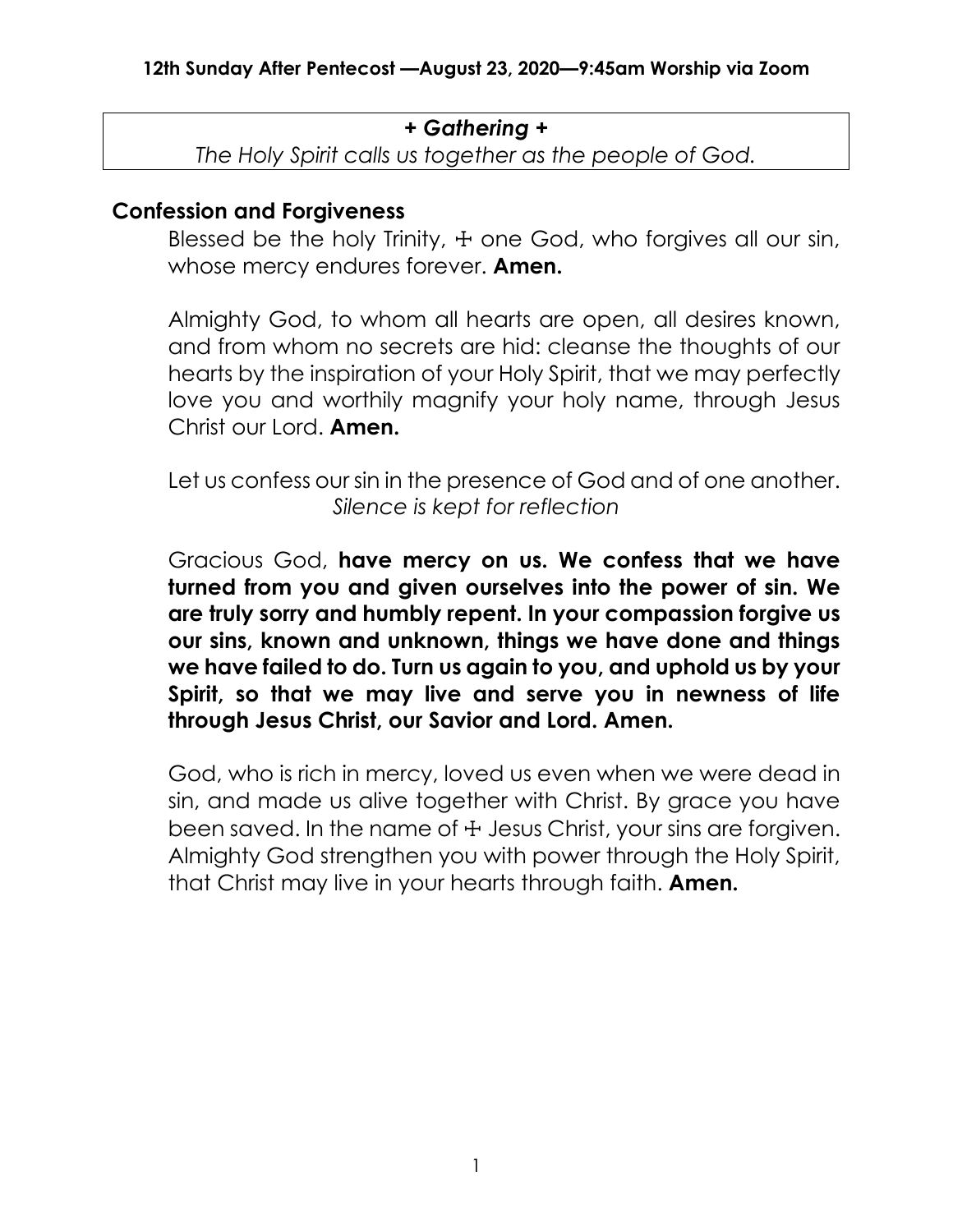### Gathering Song **Exercise 2018** #527

Lord Jesus Christ, Be Present Now



Text: attr. Wilhelm II, 1598-1662; tr. Catherine Winkworth, 1827-1878, alt. Music: HERR JESU CHRIST, DICH ZU UNS WEND, Cantionale Germanicum, Gochsheim, 1628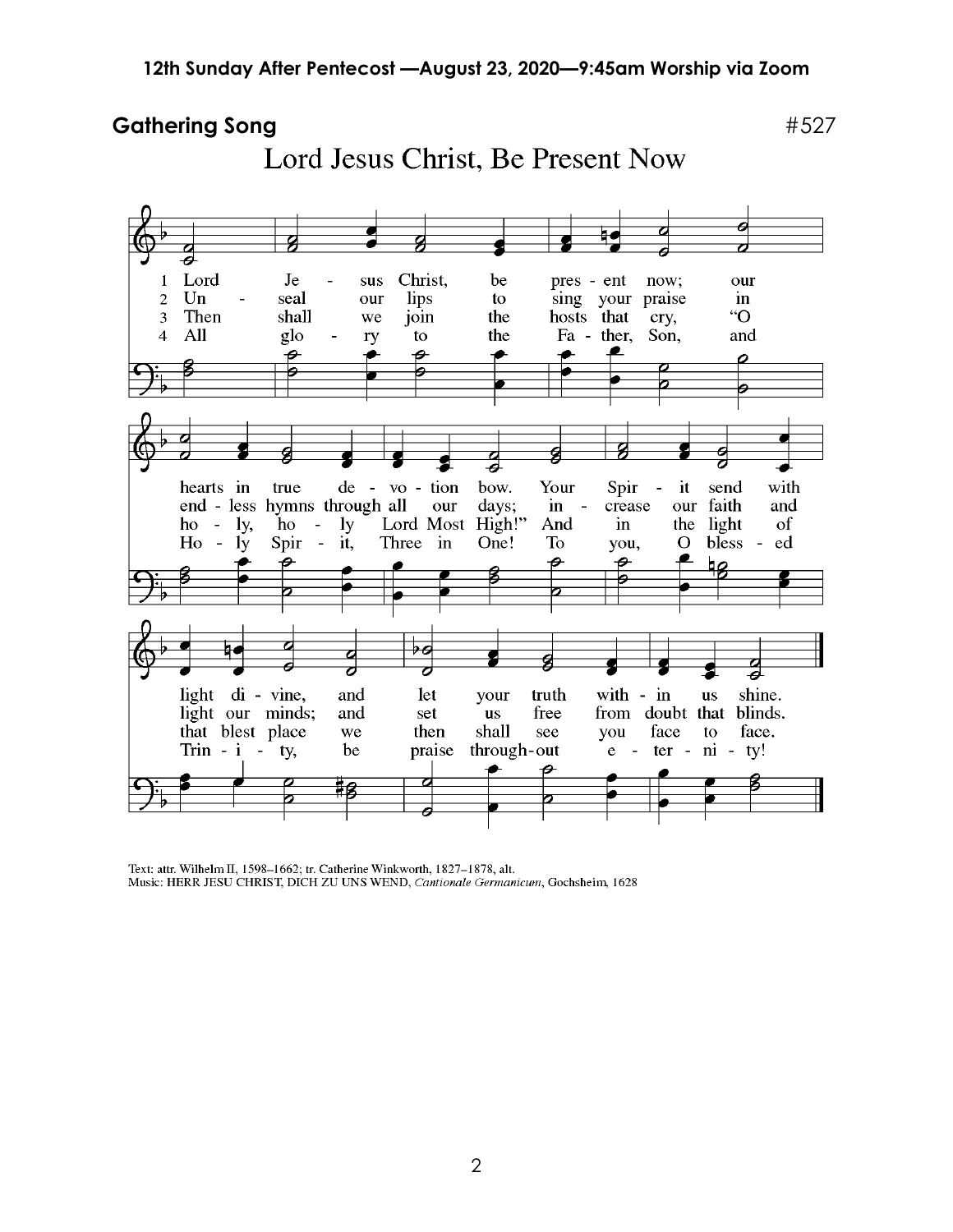### **12th Sunday After Pentecost —August 23, 2020—9:45am Worship via Zoom**

## **Apostolic Greeting**  p.184

The grace of our lord, Jesus Christ, the love of God, and the communion of the Holy Spirit be with you all. **And also with you.**

### **Prayer of the Day** p.45

O God, with all your faithful followers of every age, we praise you, the rock of our life. Be our strong foundation and form us into the body of your Son, that we may gladly minister to all the world, through Jesus Christ, our Savior and Lord. **Amen.**

**+Word+** *God speaks to us in scripture reading, preaching, and song.*

# **First Reading Islaming Islaming Islaming Islaming Islaming Islaming IS**

A reading from Isaiah.

<sup>1</sup>Listen to me, you that pursue righteousness, you that seek the LORD. Look to the rock from which you were hewn, and to the quarry from which you were dug. 2Look to Abraham your father and to Sarah who bore you; for he was but one when I called him, but I blessed him and made him many. 3For the LORD will comfort Zion; he will comfort all her waste places, and will make her wilderness like Eden, her desert like the garden of the LORD; joy and gladness will be found in her, thanksgiving and the voice of song. 4Listen to me, my people, and give heed to me, my nation; for a teaching will go out from me, and my justice for a light to the peoples. 5I will bring near my deliverance swiftly, my salvation has gone out and my arms will rule the peoples; the coastlands wait for me, and for my arm they hope. 6Lift up your eyes to the heavens, and look at the earth beneath; for the heavens will vanish like smoke, the earth will wear out like a garment, and those who live on it will die like gnats; but my salvation will be forever, and my deliverance will never be ended.

The Word of the Lord. **Thanks be to God**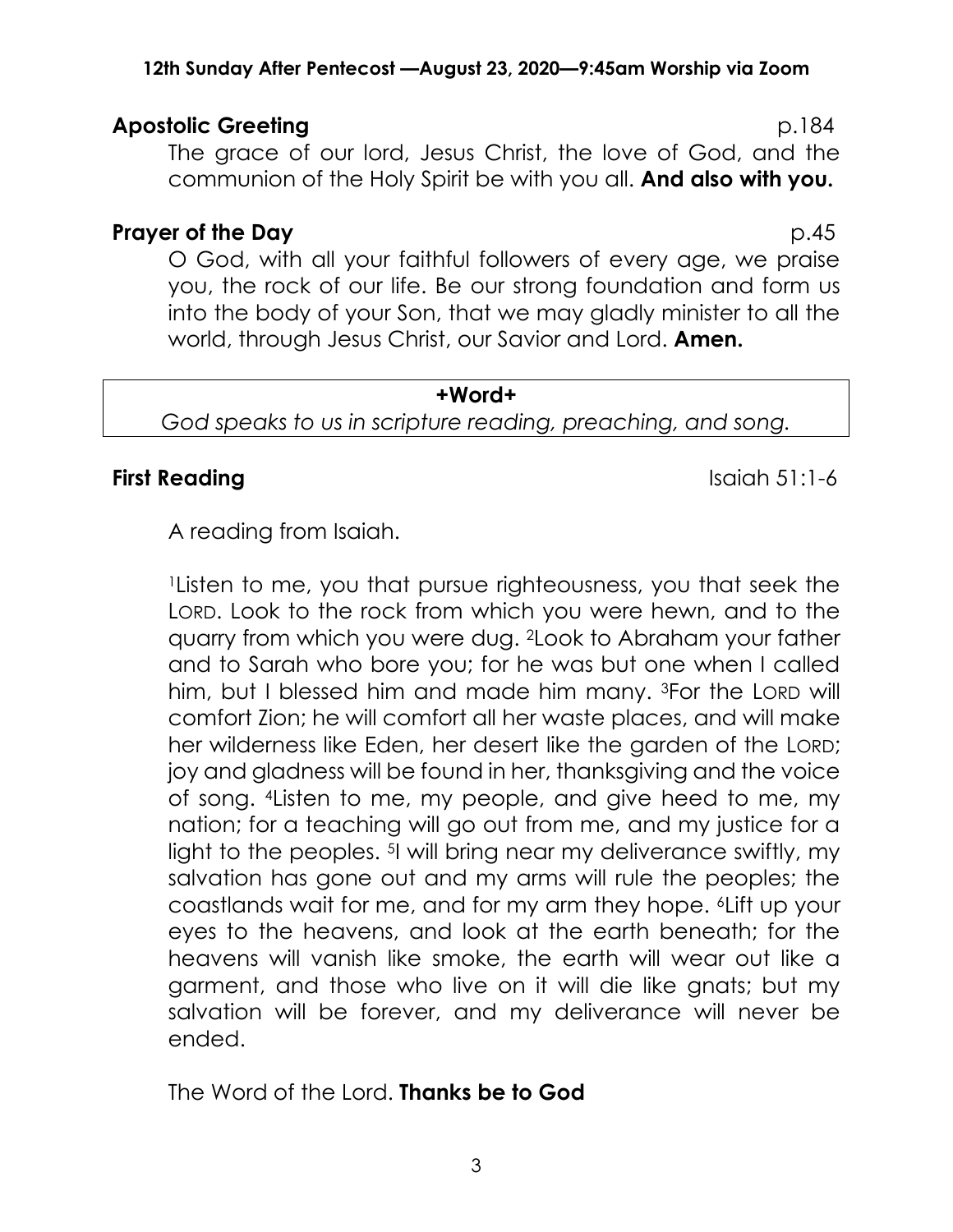# **Psalm 138**

Let us recite together Psalm 138 as printed in the hymnal:

<sup>1</sup>I will give thanks to you, O LORD, with my whole heart; before the gods I will sing your praise. <sup>2</sup>I will bow down toward your holy temple and praise your name, because of your steadfast love and faithfulness; for you have glorified your name and your word above all things. <sup>3</sup>When I called, you answered me; you increased my strength within me. <sup>4</sup>All the rulers of the earth will praise you, O LORD, when they have heard the words of your mouth. <sup>5</sup>They will sing of the ways of the LORD, that great is the glory of the LORD. <sup>6</sup>The LORD is high, yet cares for the lowly, perceiving the haughty from afar. <sup>7</sup>Though I walk in the midst of trouble, you keep me safe; you stretch forth your hand against the fury of my enemies; your right hand shall save me. <sup>8</sup>You will make good your purpose for me; O LORD, your steadfast love endures forever; do not abandon the works of your hands.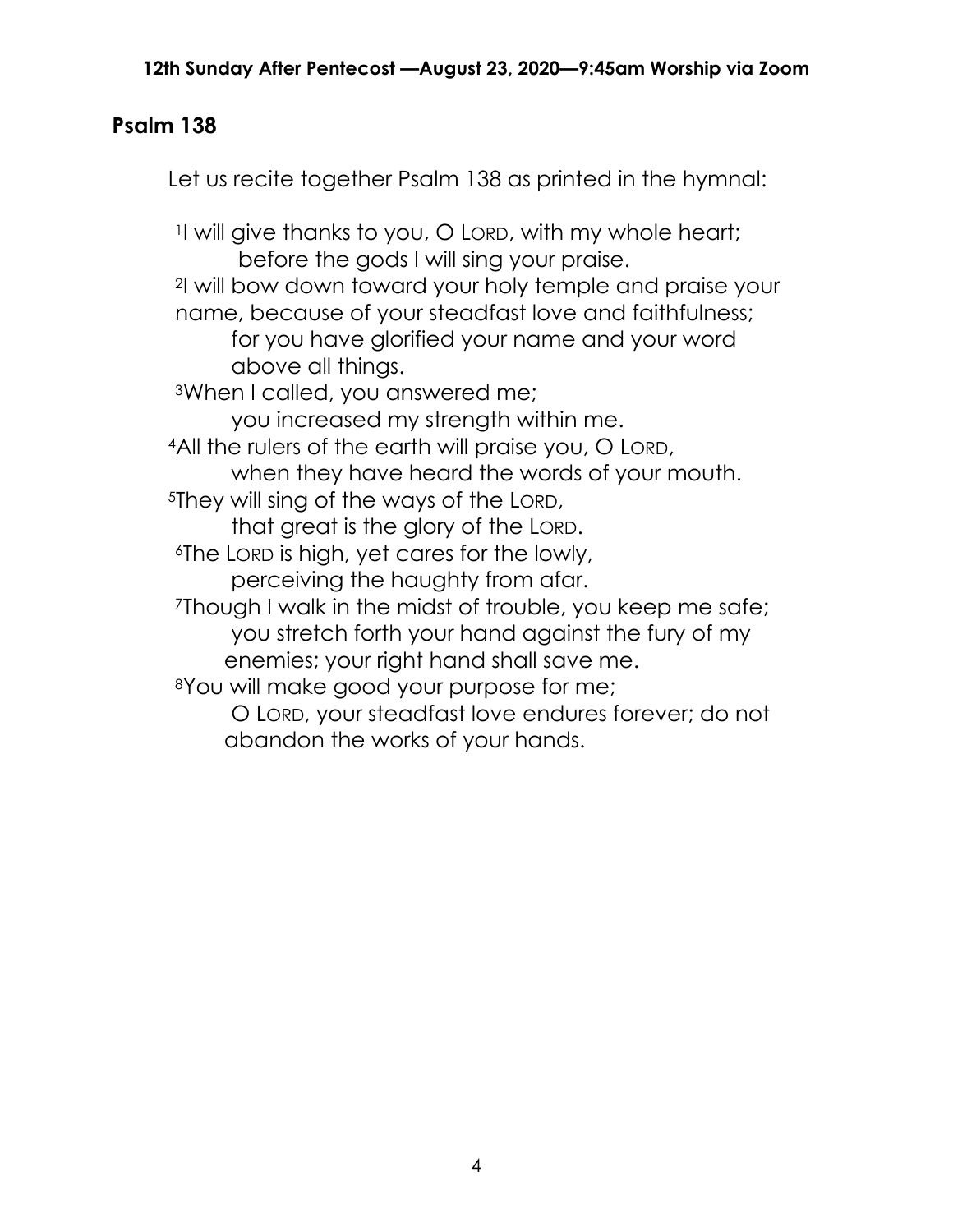## **Second Reading Romans 12:1-8**

A reading from Romans.

<sup>1</sup>I appeal to you therefore, brothers and sisters, by the mercies of God, to present your bodies as a living sacrifice, holy and acceptable to God, which is your spiritual worship. 2Do not be conformed to this world, but be transformed by the renewing of your minds, so that you may discern what is the will of God what is good and acceptable and perfect. <sup>3</sup>For by the grace given to me I say to everyone among you not to think of yourself more highly than you ought to think, but to think with sober judgment, each according to the measure of faith that God has assigned. 4For as in one body we have many members, and not all the members have the same function, <sup>5</sup>so we, who are many, are one body in Christ, and individually we are members one of another. 6We have gifts that differ according to the grace given to us: prophecy, in proportion to faith; 7ministry, in ministering; the teacher, in teaching; <sup>8</sup>the exhorter, in exhortation; the giver, in generosity; the leader, in diligence; the compassionate, in cheerfulness.

Word of God, word of life. **Thanks be to God.**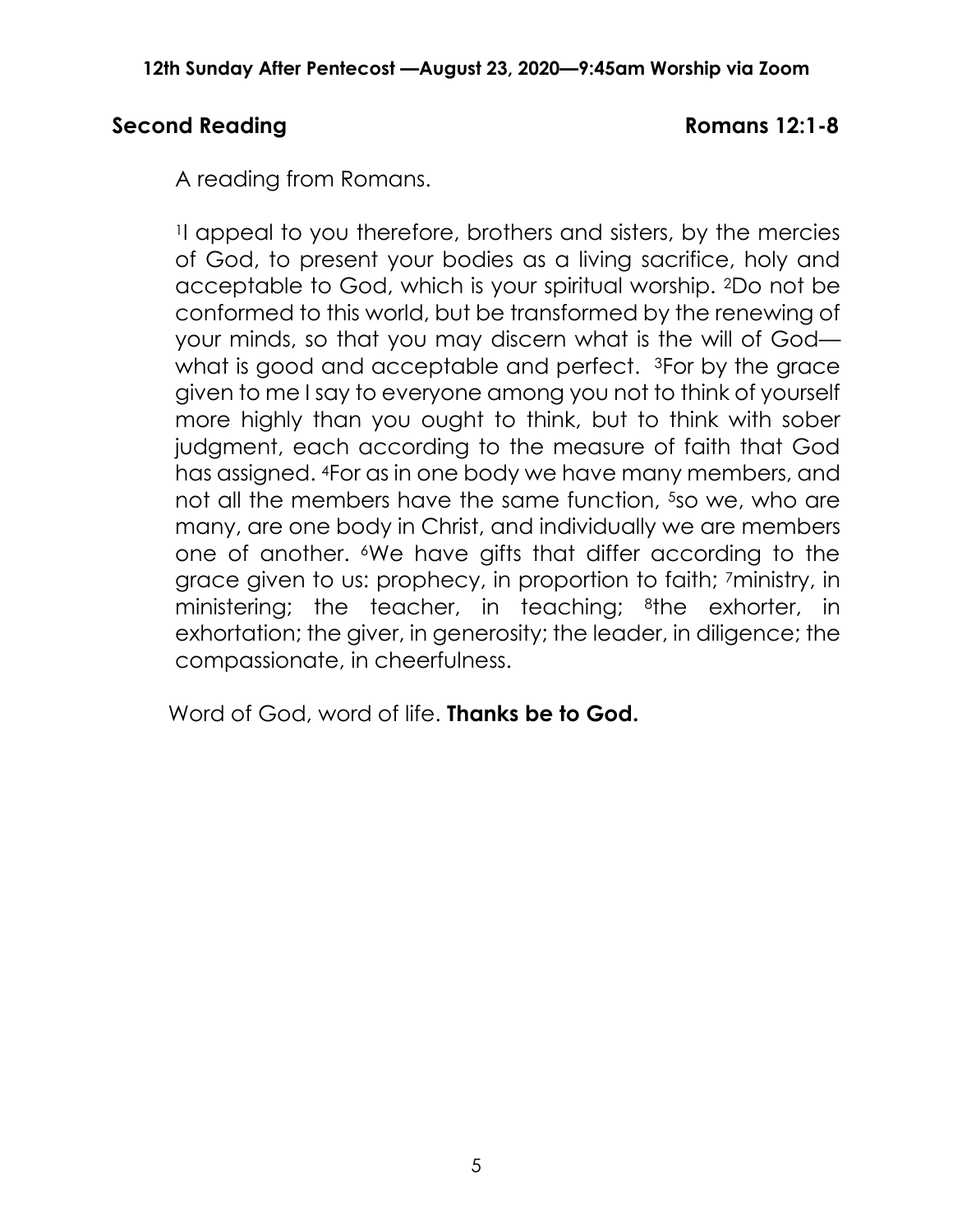## Gospel Reading **Matthew 16:13-20**

The holy gospel according to Matthew. **Glory to you, O Lord.**

13Now when Jesus came into the district of Caesarea Philippi, he asked his disciples, "Who do people say that the Son of Man is?" 14And they said, "Some say John the Baptist, but others Elijah, and still others Jeremiah or one of the prophets." 15He said to them, "But who do you say that I am?" 16Simon Peter answered, "You are the Messiah, the Son of the living God." 17And Jesus answered him, "Blessed are you, Simon son of Jonah! For flesh and blood has not revealed this to you, but my Father in heaven. 18And I tell you, you are Peter, and on this rock I will build my church, and the gates of Hades will not prevail against it. 19I will give you the keys of the kingdom of heaven, and whatever you bind on earth will be bound in heaven, and whatever you loose on earth will be loosed in heaven." 20Then he sternly ordered the disciples not to tell anyone that he was the Messiah.

The gospel of the Lord. **Praise to you, O Christ.**

**Sermon** The Rev. Leslie D. Weber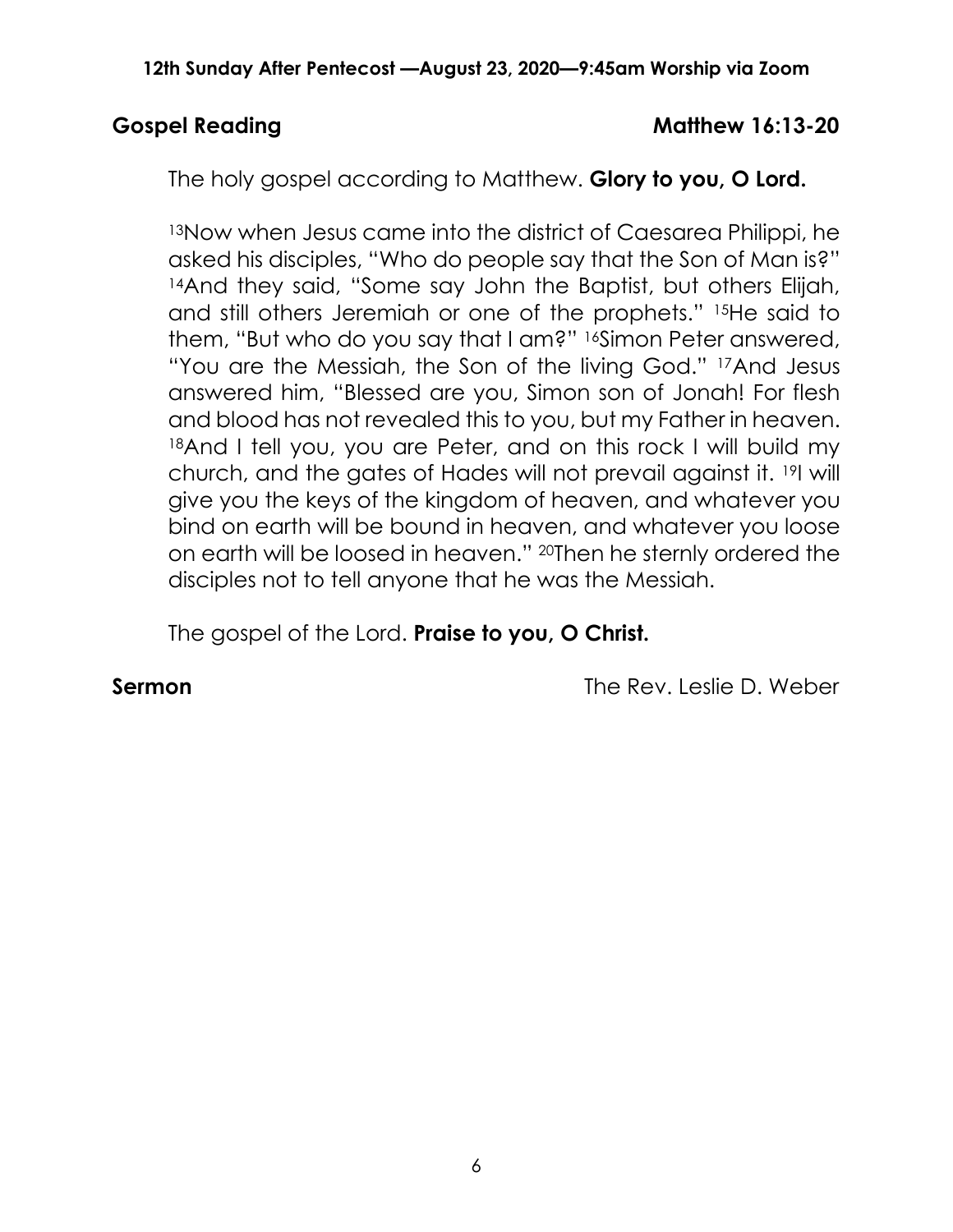### **12th Sunday After Pentecost —August 23, 2020—9:45am Worship via Zoom**

**Hymn of the Day We are a Chosen People of God** 

We are a chosen people of God; called into light and gathered in love; Redeemed and held by the holy one. We are a chosen people of God.

Look around you and see – people in your neighborhood; Endless variety; God has created good. We're a part of it all, - - - chosen and called.

We are a chosen people of God; called into light and gathered in love; Redeemed and held by the holy one. We are a chosen people of God.

Look around you and see – the blessings given us; Earth sky and sea; they're all placed in our trust. We're a part of it all, - - - chosen and called.

We are a chosen people of God; called into light and gathered in love; Redeemed and held by the holy one. We are a chosen people of God.

Look around you and see - not all is going right. In this mystery; we're called to be a light. We're a part of it all, - - - chosen and called.

We are a chosen people of God; called into light and gathered in love; Redeemed and held by the holy one. We are a chosen people of God; called into light and gathered in love; Redeemed and held by the holy one. We are a chosen people of God. We are a chosen people of God.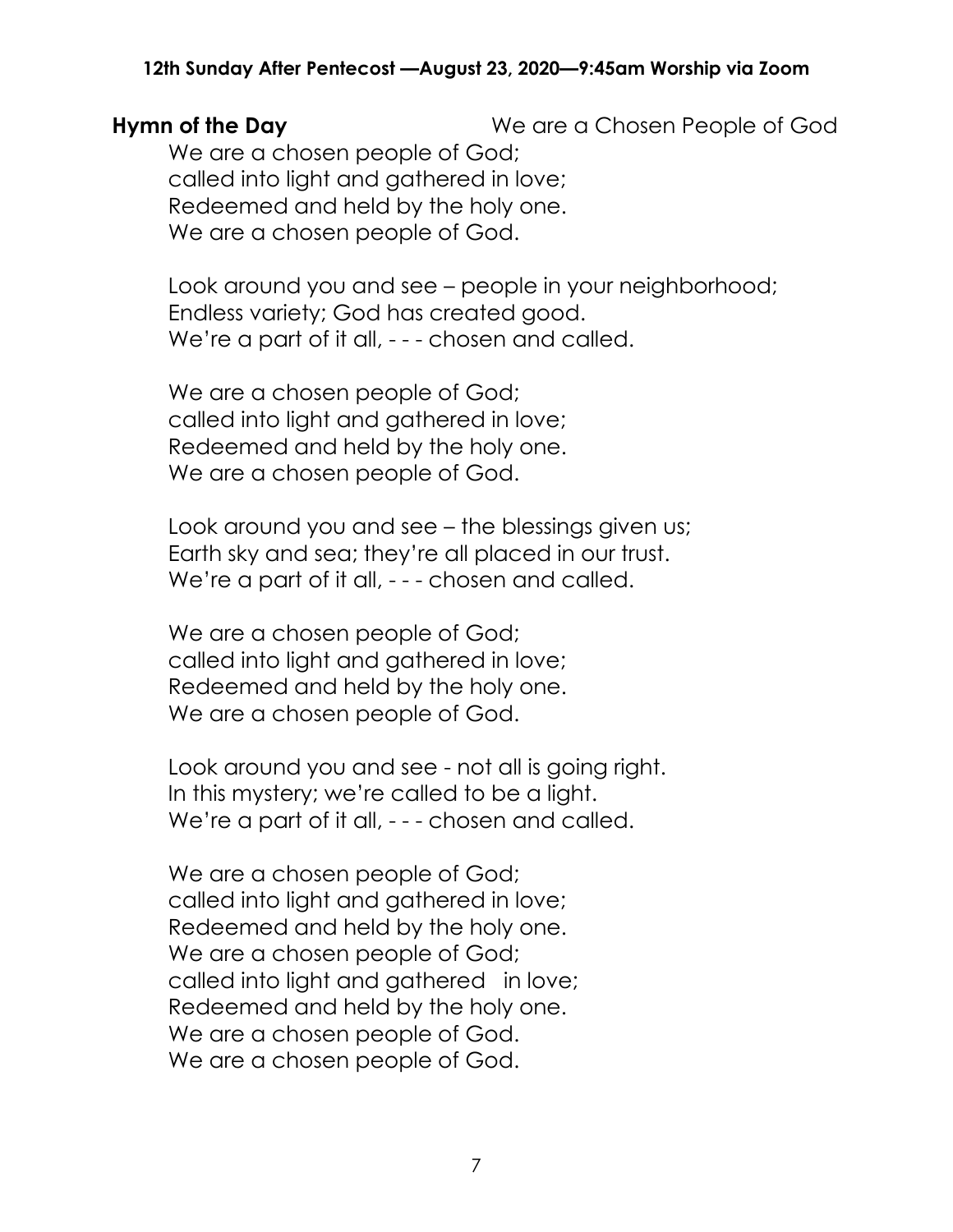# **Apostles' Creed** p.105

With the whole church, let us confess our faith with the words of the Apostles' Creed:

**I believe in God, the Father almighty, creator of heaven and earth. I believe in Jesus Christ, God's only Son, our Lord, who was conceived by the Holy Spirit, born of the virgin Mary, suffered under Pontius Pilate, was crucified, died, and was buried; he descended to the dead. On the third day, he rose again; he ascended into heaven, he is seated at the right hand of the Father, and he will come to judge the living and the dead. I believe in the Holy Spirit, the holy catholic church, the communion of saints, the forgiveness of sins, the resurrection of the body, and the life everlasting. Amen.**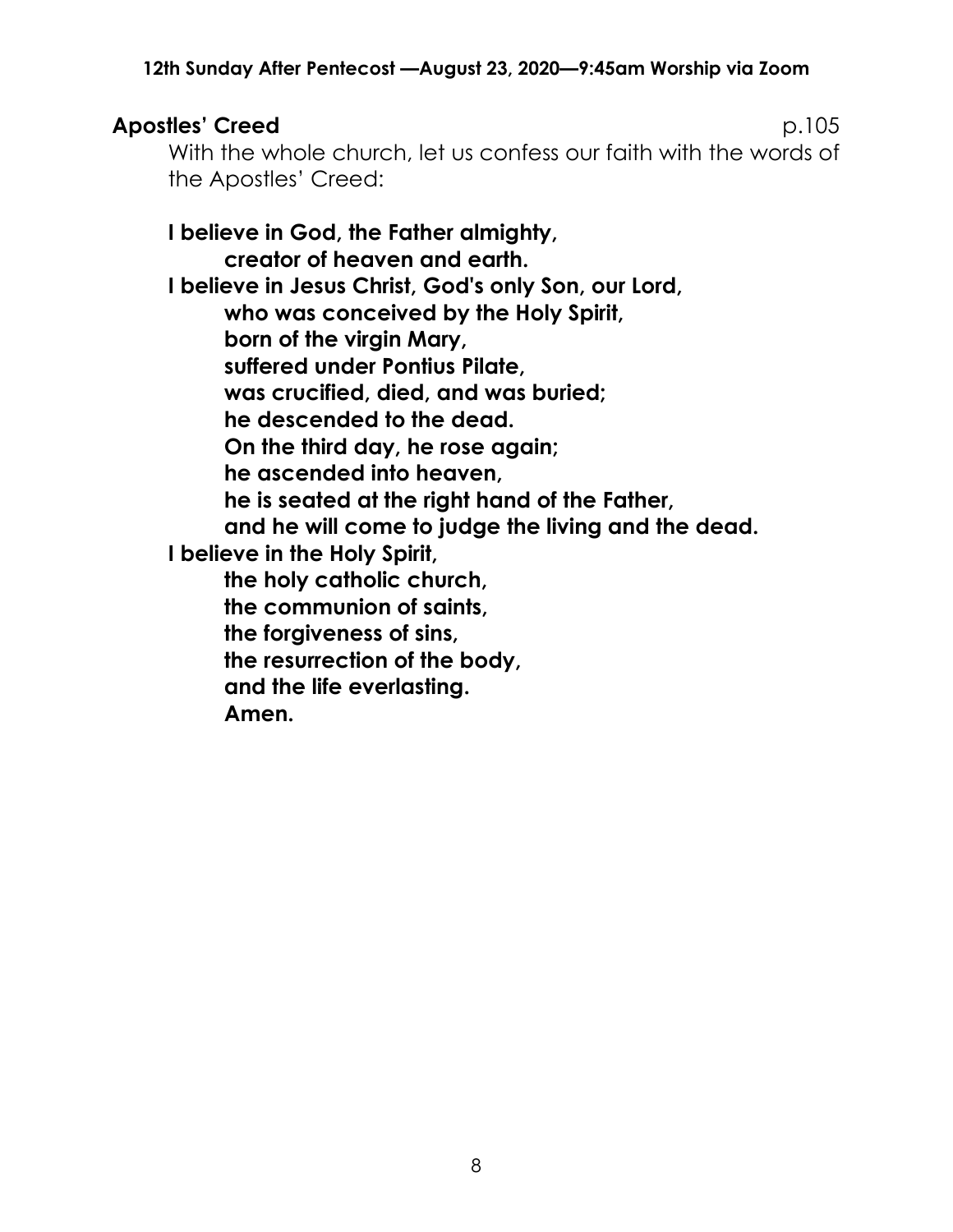# **Prayers of Intercession**

Confident of your care and helped by the Holy Spirit, we pray for the church, the world, and all who are in need.

*A brief silence.*

Lord our rock, you are our foundation in Jesus Christ, your Son, whom we confess as the living God. Prepare your church for its mission in bearing witness to Christ, both here at home and throughout the world. Lord, in your mercy, **hear our prayer.**

You call forth praises from the far reaches of the universe to the smallest of creatures. Join our songs to theirs, that a spirit of praise and thanksgiving will arouse us to cherish this wondrous home you give us. Lord, in your mercy, **hear our prayer.**

All the kings of the earth shall praise you, O Lord. Direct the leaders of countries, legislators and magistrates, mayors and councils, to walk in your ways. Help leaders regard those in need with mercy and fulfill your loving purposes in the governance of peoples. Lord, in your mercy, **hear our prayer.**

Though we walk in the midst of trouble, you preserve us, deliver us, and fulfill your purpose for us. According to your steadfast love, grant healing and wholeness to those who are bereaved, in trouble or adversity, or sick and in need of care *(pause for names to be shared)*. Lord, in your mercy, **hear our prayer.**

You are the everlasting Rock from which we were hewn, and you restore your people to joy and gladness. In blessed memory and hope, we thank you for the lives of our beloved dead. Bring us with them to our heavenly home. Lord, in your mercy, **hear our prayer.**

In the certain hope that nothing can separate us from your love, we offer these prayers to you; through Jesus Christ our Lord. **Amen.**

**Peace**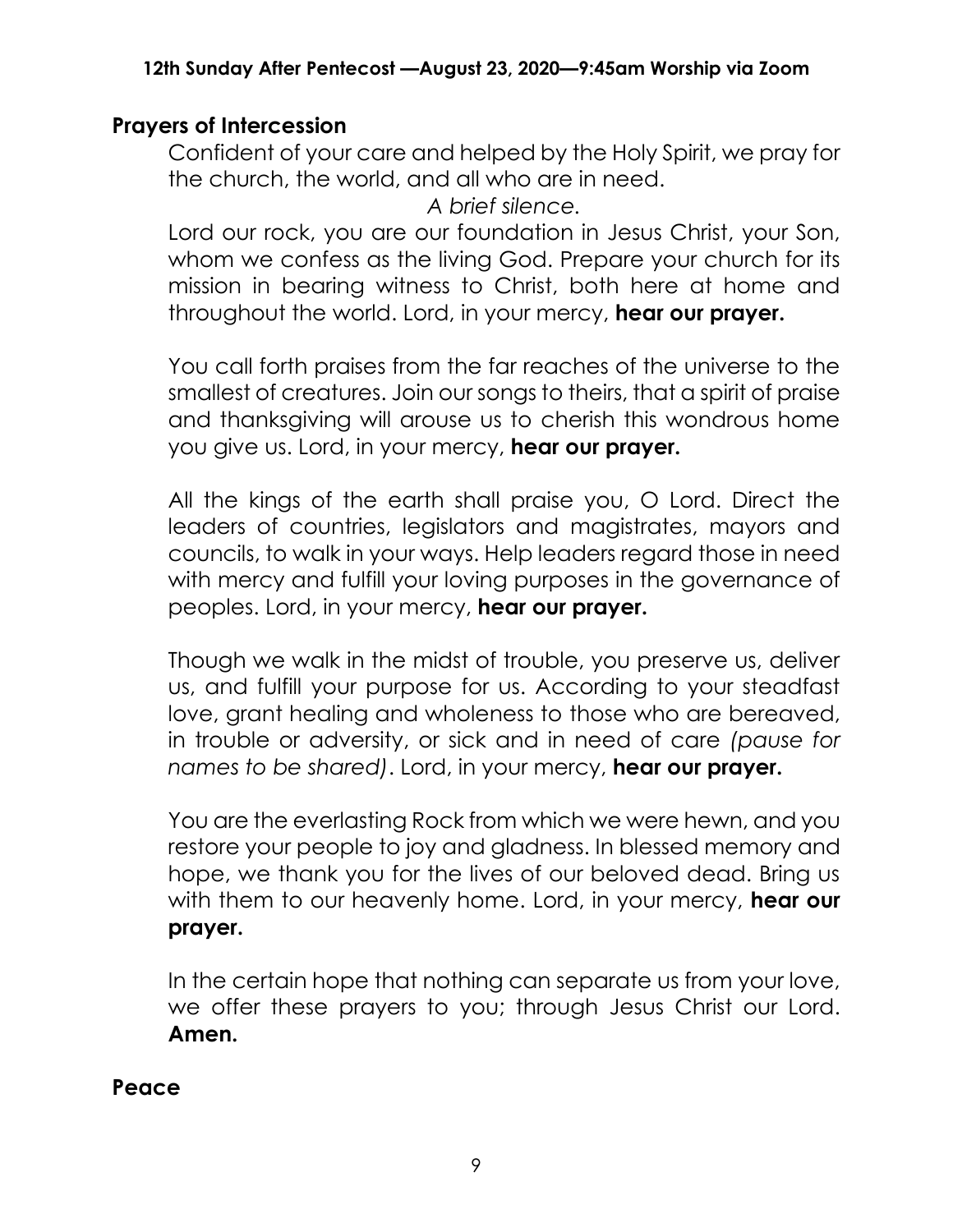# *+ Thanksgiving+*

# **Offering**

*While we are not gathering together in person, please continue to support the mission of the church as you are able. Electronic donations can be made at [https://tithe.ly/give\\_new/www/#/tithely/give-one-time/475611.](https://tithe.ly/give_new/www/#/tithely/give-one-time/475611) Checks can be also be sent to church: 521 Providence Rd, Chesapeake, VA 23325*

# **Offering Prayer**

God of goodness and growth, all creation is yours, and your faithfulness is as firm as the heavens. Water and word, wine and bread: these are signs of your abundant grace. Nourish us through these gifts, that we might proclaim your steadfast love in our communities and in the world, through Jesus Christ, our strength and our song. **Amen.**

## **Thanksgiving for the Word**

Praise and thanks to you, holy God, for by your Word you made all things: you spoke light into darkness, called forth beauty from chaos, and brought life into being. For your Word of life, O God, **we give you thanks and praise.**

By your Word you called your people Israel to tell of your wonderful gifts: freedom from captivity, water on the desert journey, a pathway home from exile, wisdom for life with you. For your Word of life, O God, **we give you thanks and praise.**

Through Jesus, your Word made flesh, you speak to us and call us to witness: forgiveness through the cross, life to those entombed by death, the way of your self-giving love. For your Word of life, O God, **we give you thanks and praise.**

Send your Spirit of truth, O God; rekindle your gifts within us: renew our faith, increase our hope, and deepen our love, for the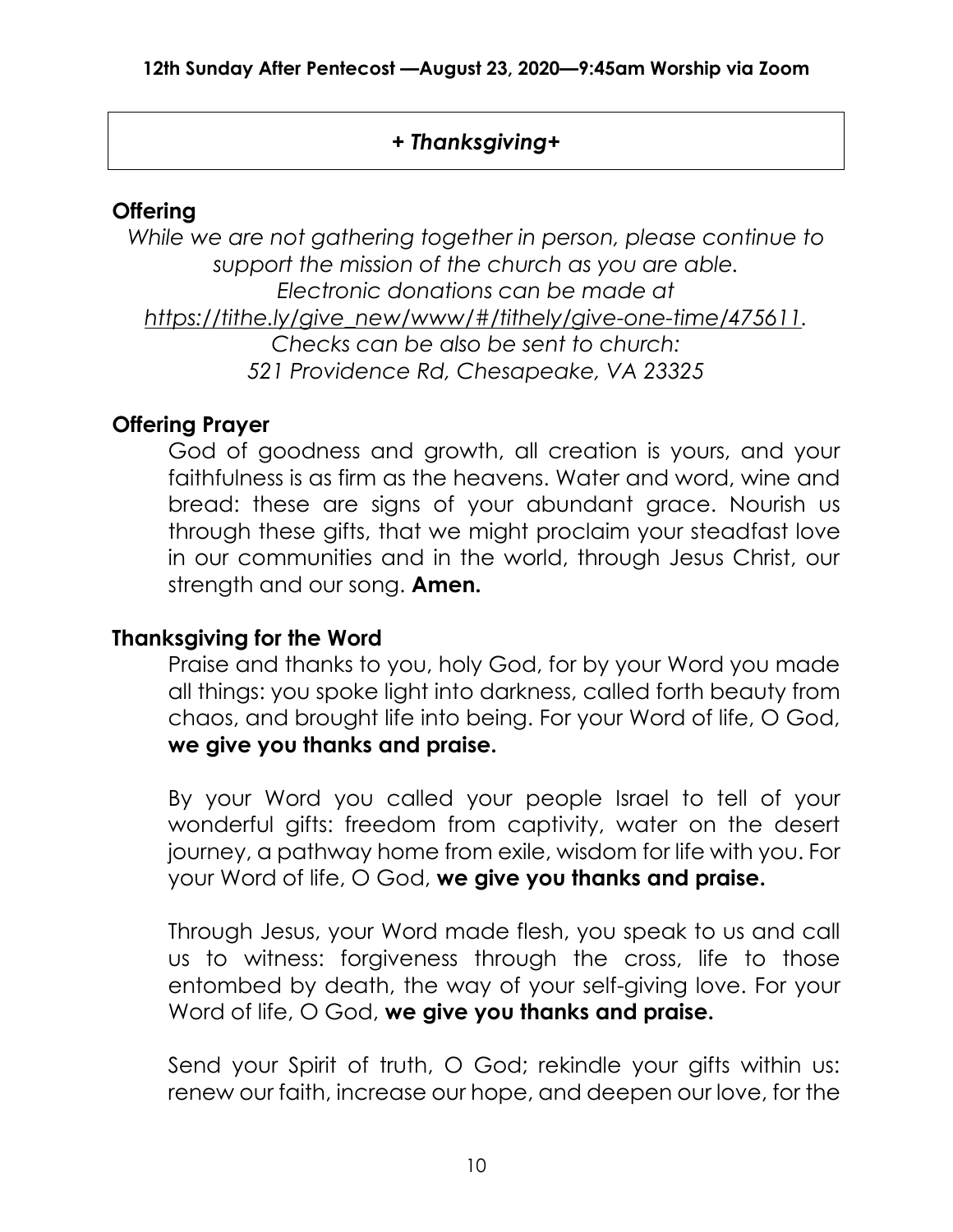sake of a world in need. Faithful to your Word, O God, draw near to all who call on you; through Jesus Christ, our Savior and Lord, to whom, with you and the Holy Spirit, be honor and glory forever. **Amen.**

# **Lord's Prayer**

Gathered into one by the Holy Spirit, let us pray as Jesus taught us.

**Our Father, who art in heaven, hallowed be thy name, thy kingdom come, thy will be done, on earth as it is in heaven. Give us this day our daily bread; and forgive us our trespasses, as we forgive those who trespass against us; and lead us not into temptation but deliver us from evil. For thine is the kingdom, and the power, and the glory, forever and ever. Amen.**

## **+Sending+**

*God blesses us and sends us in mission to the world.*

# **Blessing**

The God of steadfastness and encouragement grant you to live in harmony with one another, in accordance with Christ Jesus. **Amen.**

The God of hope fill you with all joy and peace in believing, so that you may abound in hope by the power of the Holy Spirit. **Amen.**

The God of all grace ☩ bless you now and forever. **Amen.**

# **Announcements**